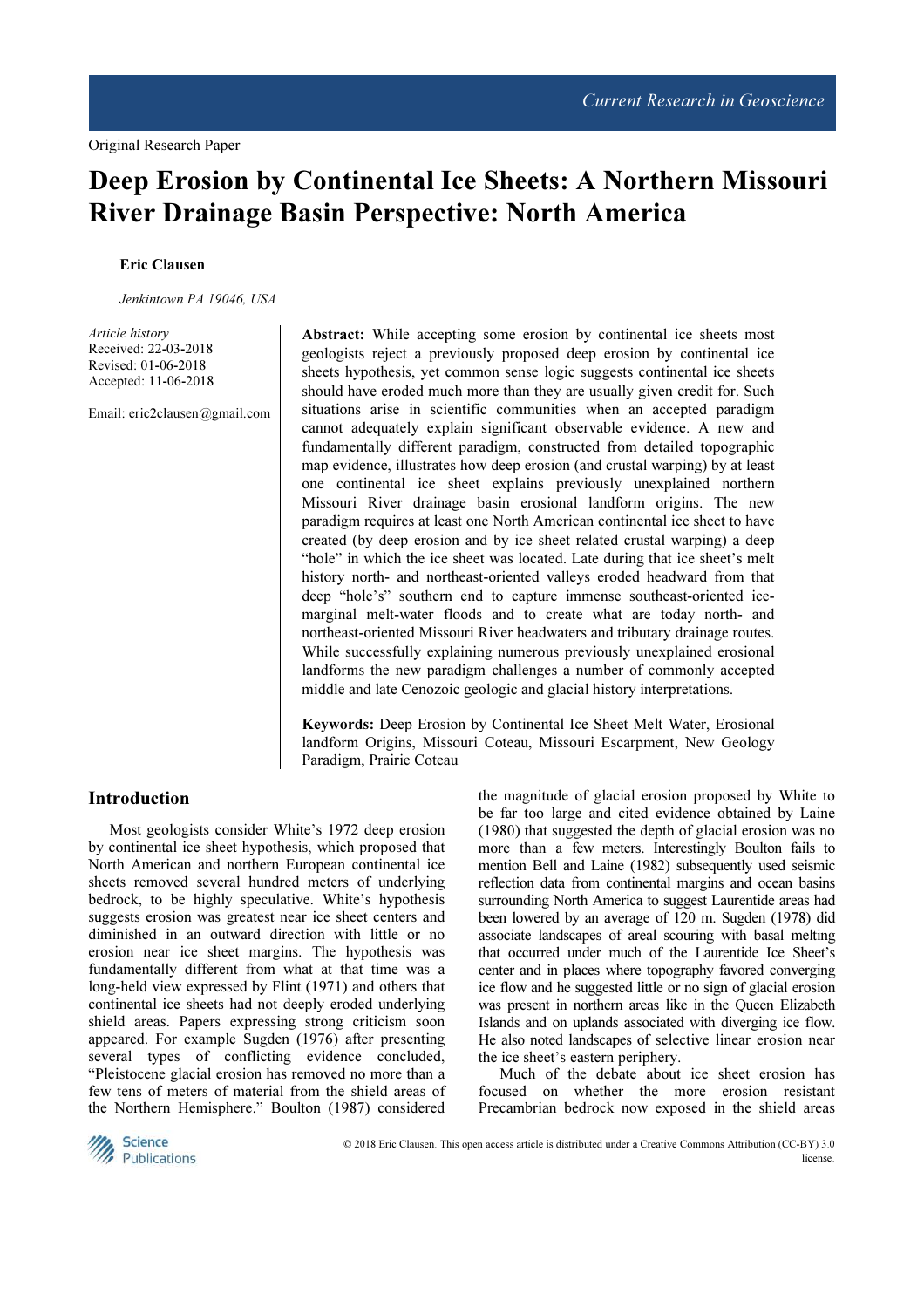was deeply eroded and does not address younger sedimentary rocks that probably once covered shield areas and now surround shield areas. Those sedimentary strata are often considered to have never been deposited over the shield areas or to have been very thin and to have been eroded from the shield areas long before continental ice sheet development. For example, in Scandinavia Fredin et al. (2017) recently used in situ weathered bedrock, or saprolite, to suggest that, "some of the low-altitude basement landforms on and offshore southwestern Scandinavia are a rejuvenated geomorphological relic from Mesozoic times." In North America Clark and Pollard (1998) suggest that prior to the middle Pleistocene "the Laurentide ice sheet was thinner because it was underlain everywhere by a soft, easily deformable substrate and that the transition to a thick ice sheet... occurred as thick, clayey soils (regoliths)... were progressively eroded by successive glaciations."

Many workers suggest continental ice sheets did not deeply erode sedimentary bedrock units surrounding shield areas. Licciardi et al. (1998) developed numerical reconstructions of the Laurentide Ice Sheet during the last deglaciation by assuming the ice sheet had "flowed over extensive areas of water-saturated, deforming sediment (soft beds) corresponding to the St. Lawrence lowland, the Great Lakes region, the western prairies of the U.S. and Canada and the Hudson Bay and Hudson Strait regions." Such an interpretation was developed because significant segments of the modern day Missouri and Ohio Rivers are frequently considered to have formed when a continental ice sheet blocked what researchers considered to be pre-glacial north-oriented drainage systems (Thornbury, 1965) and the abandoned north-oriented valleys are now found to the north of present day north-oriented Missouri and Ohio River tributaries. North-oriented Missouri River headwaters and tributaries and abandoned extensions of their valleys to the north and east of the Missouri River have been linked to what many researchers considered to be a preglacial Bell River drainage system that drained what is today the northern and western Missouri River drainage basin to the Hudson Straits region and then to the Labrador Sea (see McMillan, 1973; Duk-Rodkin and Hughes, 1994; Cummings et al., 2012; Sears, 2013).

While rejected by most investigators common sense logic suggests the deep erosion by continental ice sheets hypothesis has some merit. Paleozoic, Mesozoic and Tertiary bedrock units surround the Canadian Shield and it is difficult to imagine any North American geologic history where at least some of those bedrock units did not once extend across the Canadian Shield Precambrian bedrock surface. If at least some layers of those younger sedimentary strata did once cover the Precambrian bedrock something has since completely removed them and continental ice sheets that were centered on the Canadian Shield represent the most likely erosion agent.

The deep erosion by continental ice sheets debate may be much more than simply a contest between two competing hypotheses, but may be raising questions about the geology discipline's accepted paradigm's ability to explain large-scale erosional landform evidence. The overwhelming rejection of the deep erosion by continental ice sheets hypothesis may be a sign the accepted geology paradigm does not adequately explain some significant evidence.

Thomas Kuhn (1962) in his book "The Structure of Scientific Revolutions" describes situations where a scientific discipline's accepted paradigm cannot adequately explain observable evidence. According to Kuhn such situations are scientific crises and are eventually resolved in one of three ways: the accepted paradigm eventually explains the unexplained evidence and the accepted paradigm continues without serious interruption, the crisis persists and the unsolved problems are identified and labeled for future study, or "the crisis may end with the emergence of a new candidate for paradigm and with the ensuing battle over its acceptance." Paradigms, according to Kuhn, are frameworks of ideas and rules used by a scientific discipline to govern that discipline's research efforts. Kuhn further argues that paradigms by themselves are neither correct nor incorrect, but some paradigms explain more evidence and open up more research opportunities than others. In other words a scientific discipline should judge a new paradigm on its ability to explain previously unexplained evidence and also by the new paradigm's ability to open up previously unrecognized research opportunities.

The study reported here used detailed topographic maps, although was only initiated after studying southwest North Dakota alluvium. Shortly after publication of the Geologic Map of North Dakota (Clayton et al., 1980) distinctive igneous pebbles and cobbles reported on that map to occur in White River Group (Oligocene) sediments and also in sediments labeled as "Quaternary and Upper Tertiary Undivided" caught this author's attention. According to map information these igneous pebbles and cobbles were derived from a Black Hills or a Rocky Mountain source. After studying published literature it became apparent vertebrate paleontologists and others reported a northoriented river had transported the alluvium from the Black Hills to southwest North Dakota. These reports continued even after Denson and Gill (1965) determined no Black Hills igneous rocks matched the distinctive southwest North Dakota igneous rock types and suggested the Beartooth Mountains in south central Montana as the probable source. After personally checking the field evidence and several unsuccessful submission attempts this author was finally able to publish a paper describing his field observations (Clausen, 1989).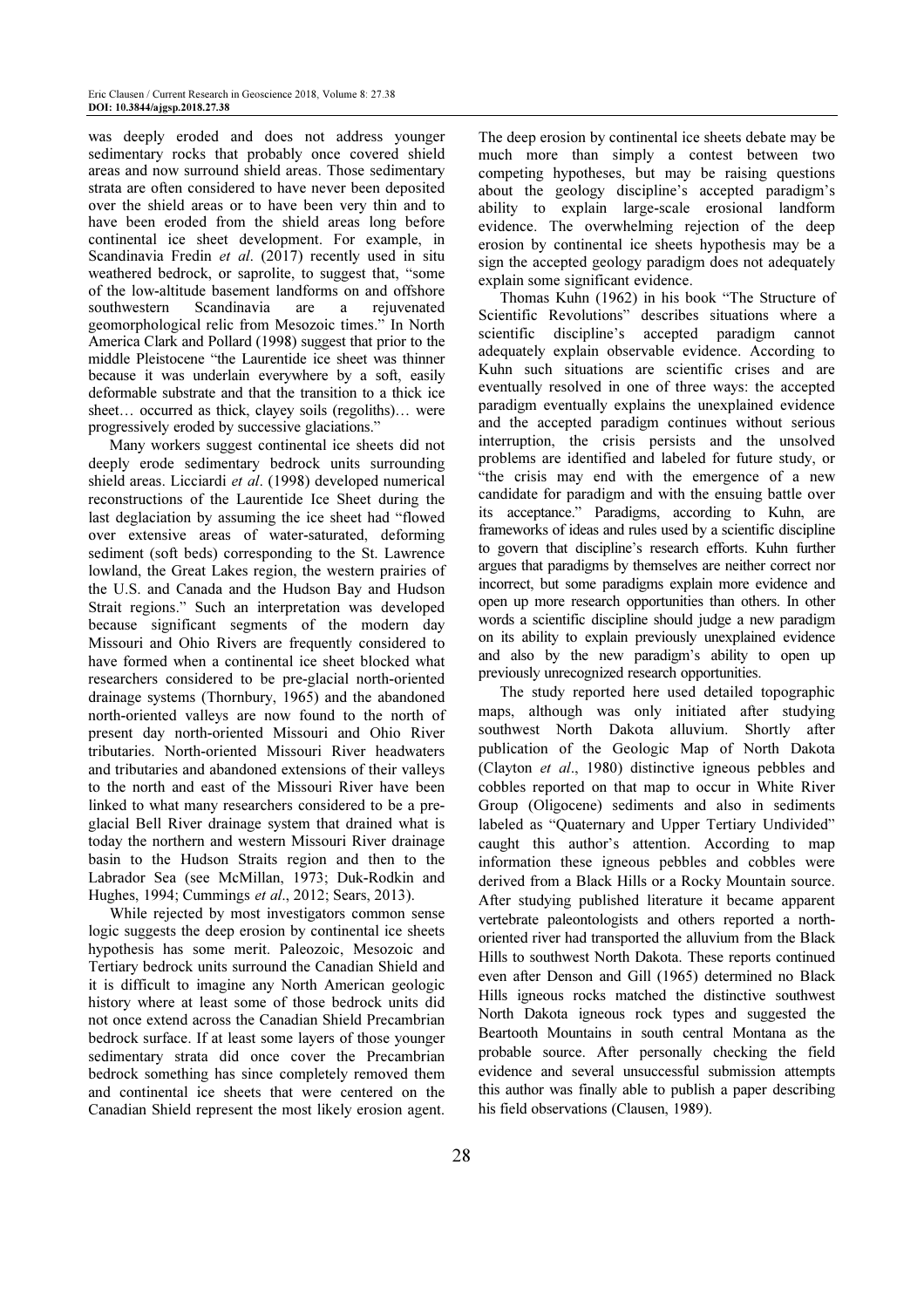What reviewers repeatedly objected to and had to be deleted before a paper could be published were observations that high energy rivers had transported large quantities of coarse-grained alluvium from the Beartooth Mountain region in a northeast direction to near the Montana-North Dakota border where the river had been at least in part diverted in an east and southeast direction along a continental ice sheet's outer margin, which meant a continental ice sheet had been present when the Oligocene sediments (and fossils) were deposited. According to the accepted geology paradigm there should be a 30 million year time gap between the Oligocene sediments (and fossils) and when the first large North American continental ice sheet was present. Critics severely criticized this author for reporting such an observation and some critics went on to publish papers, which without any supporting evidence continued to advocate the Black Hills as the alluvium source. Eventually this author realized the southwest North Dakota alluvium was anomalous evidence and that a Beartooth Mountain source is inconsistent with accepted geology paradigm predictions so any evidence to the contrary, no matter how good, must be denied or ignored.

Realizing the accepted geology paradigm will never satisfactorily explain certain evidence, such as why a continental ice sheet margin appears to have diverted river(s) transporting alluvium now contained in southwest North Dakota sediments (which also contain well-documented Oligocene fossils), does not lead to a new paradigm. If a new paradigm is to be constructed large quantities of anomalous (or unexplained) evidence are also needed and that evidence was readily available. Many years ago Arthur Strahler, then at Columbia University and Brainerd Mears, then at the University of Wyoming, alerted this author to unexplained erosional landform problems. This author's efforts to explain the previously unexplained erosional landform evidence had led to more and more anomalous evidence until most Northern Great Plains and Rocky Mountain erosional landforms were identified as unexplained or anomalous evidence. The decision was then made to systematically study detailed topographic maps of the entire Missouri River drainage basin with the goal of trying to figure out how the Missouri River drainage basin originated.

#### Materials and Methods

That decision led to this author's Missouri River drainage basin landform origins research project during which detailed topographic maps of the entire Missouri River drainage basin and of several adjacent drainage basins were studied to determine how all major drainage divides and many secondary drainage divides had been formed. Drainage divide origins were determined by using divide crossings (through valleys, wind gaps, etc.)

as evidence of previous drainage routes and then using barbed tributaries, elbows of capture, asymmetric drainage divides, abandoned head cuts and similar evidence to determine how thousands of capture events altered earlier drainage routes so as to produce present day Missouri River drainage basin drainage routes.

Preliminary work leading to the Missouri River drainage basin landform origins research project was done during the 1980s and 1990s with the project first being done from 1999 to 2001. The preliminary work and the initial project used large mosaics of hard copy detailed topographic maps and determined that former drainage routes could be reconstructed and had once crossed all major Missouri River drainage divides including the North American east-west Continental Divide. However no strategy to illustrate the detailed topographic map evidence needed to support project conclusions could be found. The entire Missouri River drainage basin was again restudied during the 2011 to 2013 time period using National Geographic TOPO software to again determine origins of all drainage divides within and surrounding the Missouri River drainage basin. All second project research notes with topographic map illustrations pertaining to each of approximately 500 major drainage divides and of approximately 4000 secondary divides, were written as unpublished essays in blog format and are available at geomorphologyresearch.com.

The study reported here demonstrates how a fundamentally new and different paradigm explains how most if not all northern Missouri River drainage basin erosional landforms originated. The new paradigm was constructed by first observing that Missouri River headwaters and tributaries now draining northern Wyoming, central and eastern Montana and much of western North and South Dakota flow down what could be considered to be a northeast-oriented slope. Detailed topographic maps show numerous divide crossings along all major drainage divides between these north- and northeast-oriented Missouri River headwaters and tributary valleys. Orientations and spacing of these divide crossings suggest that prior to Missouri River drainage basin formation a large anastomosing complex of southeast-oriented diverging and converging channels crossed the Missouri River drainage basin, including what are today high mountain areas. This observation led to a second observation supported by stream capture and other evidence that the north-oriented Missouri River headwaters valley and each of its north-oriented tributary valleys had eroded headward across these diverging and converging southeast-oriented channels in a sequential order proceeding from the southeast to the northwest.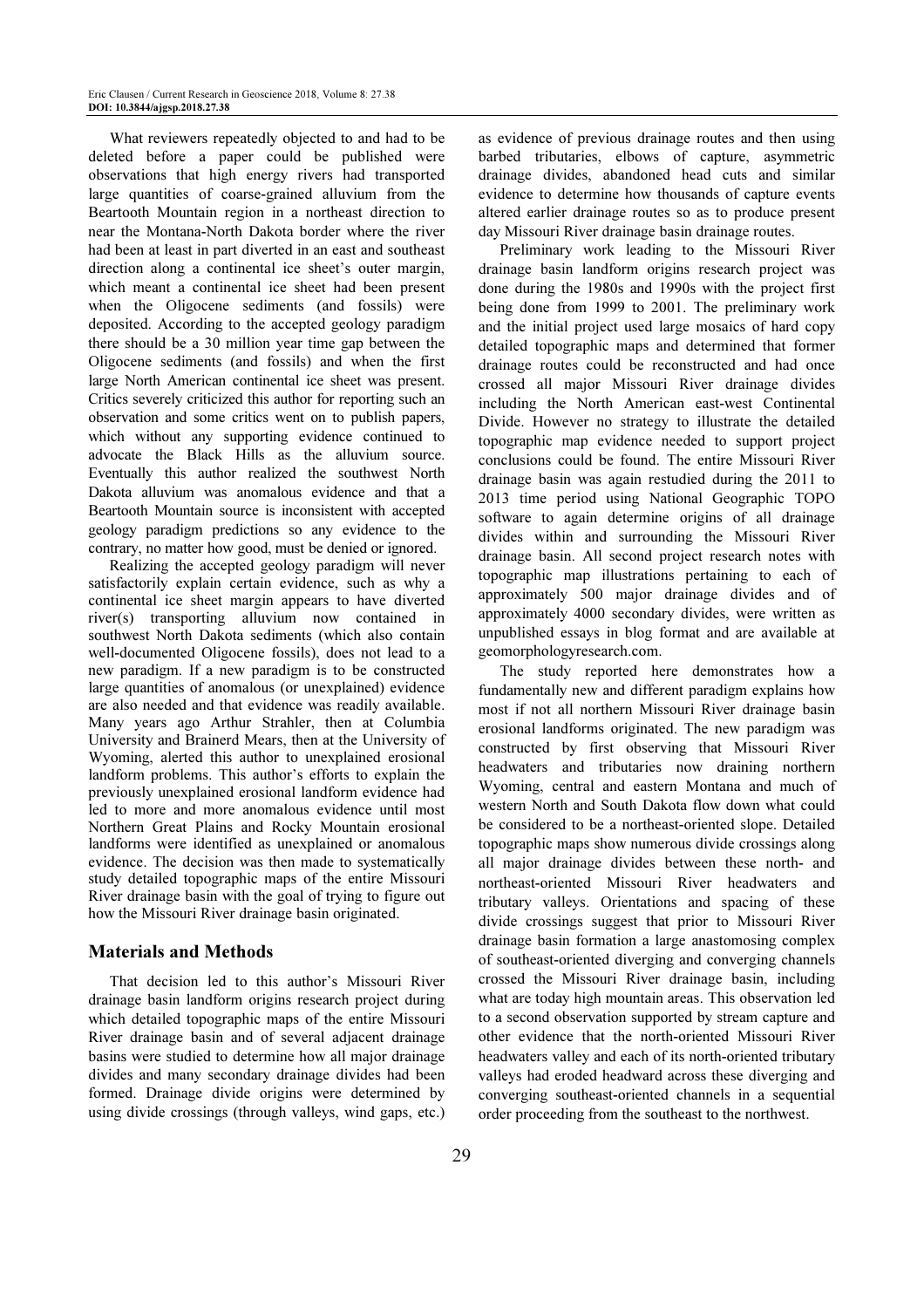Starting with the above observations the new paradigm was constructed. First the question was asked, "What water source supplied the water responsible for the southeast-oriented diverging and converging channel complex and that then eroded in sequential order from the southeast to the northwest the north- and northeastoriented Missouri River headwaters and tributary valleys?" To answer that question the new paradigm requires the water to have been massive southeastoriented ice-marginal melt-water floods from a large North American continental ice sheet. Second the question was asked "How could continental ice sheet melt-water floods flow over what are today high plateau areas and mountain ranges?" To answer that question the new paradigm requires those plateau areas and mountain ranges to have been uplifted as the large melt-water floods flowed across them. Third the question was asked, "Why did the present day north- and northeast-oriented Missouri River headwaters and tributary valleys erode headward across massive southeast-oriented melt-water floods?" To answer that question the new paradigm requires the continental ice sheet responsible for generating the southeast-oriented floods to have created and occupied a deep "hole" in the North American continent and that as the ice sheet melted space in that deep "hole's" southern end opened up enabling northand northeast-oriented valleys to erode headward across the southeast-oriented floods so as to divert flood waters onto and across the melting ice sheet floor.

Answers to the above questions define the new paradigm, which is a framework of ideas and rules fundamentally different from currently accepted geology discipline paradigm ideas and rules and which is offered here as a new paradigm candidate. What needs to be determined is, does the new paradigm permit better erosional landform origin explanations than the currently accepted geology paradigm? That question can be answered by trying to use the new paradigm to explain specific erosional landform origins. The Missouri River drainage basin contains thousands of previously unexplained (at least in published scientific literature) erosional landforms and while unpublished Missouri River landform origins research project notes in blog format at geomorphologyresearch.com do explain many specific Missouri River drainage basin erosional landform origins only a small number of those erosional landforms have been explained in any published literature. Results described in this paper draw from larger project-related papers published to date for the purpose of demonstrating how the new paradigm provides explanations for previously unexplained, or poorly explained erosional landform origins.

#### **Results**

#### Explaining Northern Great Plains Landforms

The Missouri River drainage basin is one of North America's largest drainage basins and any demonstration of the new paradigm's ability to explain specific erosional landform origins must focus on much smaller regions. For that reason this paper focuses on the northeast-oriented regional slope now found in the northern Missouri River drainage basin and piggybacks on ten recently published Missouri River drainage basin landform origins research project-related papers each of which focuses on much smaller regions. The northeastoriented northern Missouri River drainage basin slope is a poorly explained large-scale landform feature. While containing several Rocky Mountain ranges and outliers and intervening structural basins drainage throughout northern Wyoming, central and eastern Montana, and western North and South Dakota flows in north or northeast directions to the east-, southeast- and southoriented Missouri River (see Fig. 1). In western North Dakota the Missouri River flows almost along the North American north-south continental divide. The northern Missouri River drainage basin's western and southwestern boundary is the North American east-west Continental Divide and a case can be made the northeastoriented regional slope is at least in part due to Rocky Mountain uplift, but a case can also be made the northeast-oriented regional slope is in part due to deeper erosion in the northeast than in the southwest. The case for deeper erosion is perhaps best illustrated in North Dakota where the highest point (1069 m) is near the state's southwest corner and the lowest point (230 m) is at the state's northeast corner with the Missouri River valley simply being a trench eroded in roughly a northwest-tosoutheast direction across the northeast-oriented slope. A cross section on the Geological Highway Map of North Dakota (Bluemle, 1977) shows an unconformity between glacially deposited sediments and westward dipping Cretaceous, lower Tertiary, and thinner Mesozoic bedrock units. Something created that unconformity and continental ice sheet erosion is a likely candidate.

Figure 1 uses a modified map from the United States Geological Survey (USGS) National Map website to illustrate the Missouri River drainage basin region where the northeast-oriented slope exists. Purple lines show some of the major drainage divides. Blue arrows have been added to emphasize the Missouri River and Missouri River tributaries discussed in the text and are labeled with black letters as follows: M: Missouri River, B: Bighorn River, BF: Belle Fourche River, C: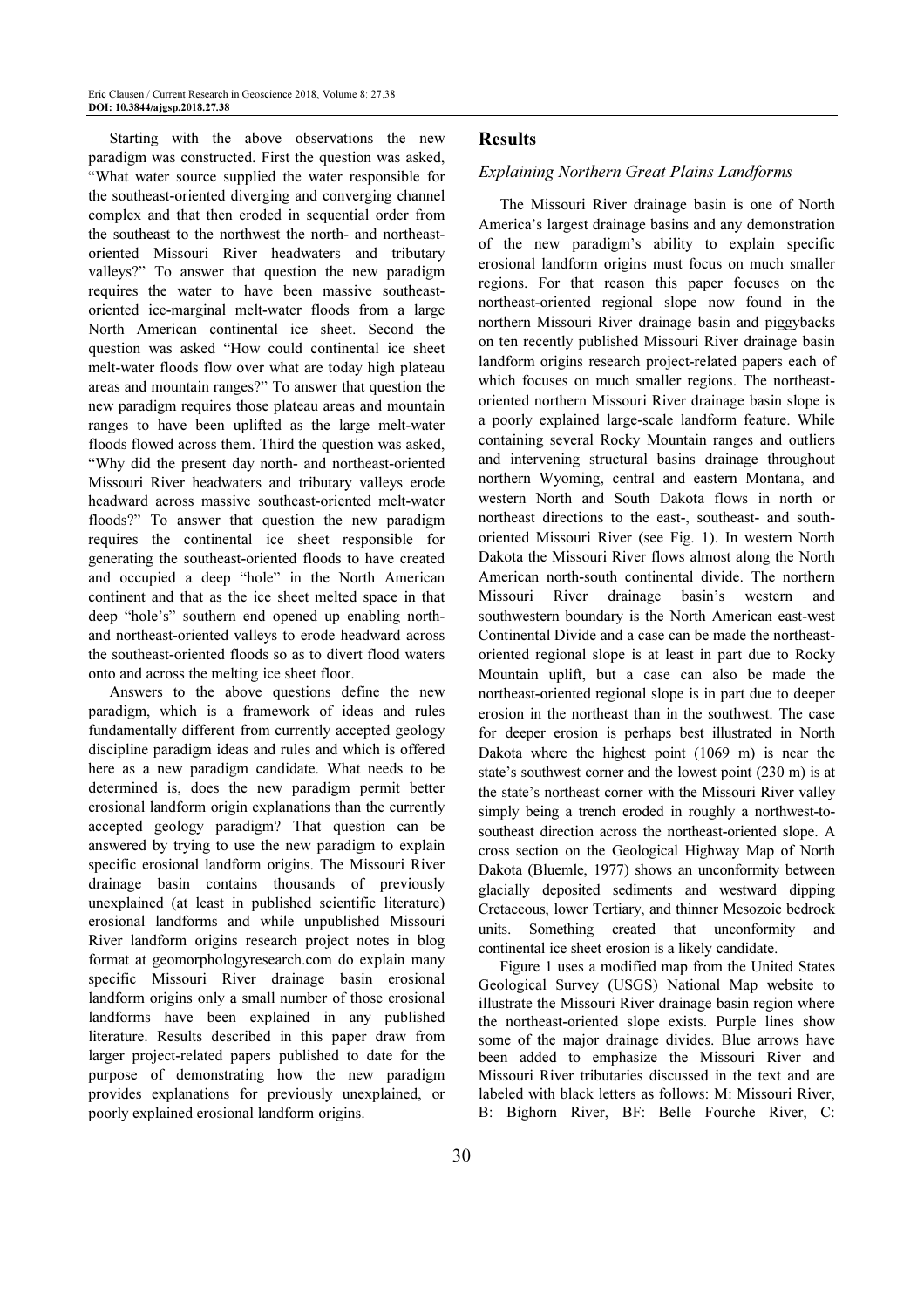Cannonball River, Ch: Cheyenne River, G: Grand River, H: Heart River, J: James River, LM: Little Missouri River, Mo: Moreau River, P: Powder River, T: Tongue River, W: White River, Wi: Wind River and Y: Yellowstone River. With the exceptions of the Missouri River (M) and the James River (J) and possible exception of the White River (W) all of the emphasized drainage routes are described in the literature as having once been components of the north-oriented Bell River system that once drained to the Hudson Bay and Hudson Straits area and then to the Labrador Sea. Dashed brown lines show escarpments discussed in the text. The Missouri Escarpment is labeled in red letters as ME and the Turtle Mountain as TM. The escarpment bounded Prairie Coteau upland is labeled PC and the unlabeled Missouri Coteau is located in North and South Dakota between the Missouri Escarpment and Missouri River. The red letters CH are located slightly south of the Cypress Hills location, WM shows the Wood Mountain location, FG shows the Flaxville Gravel location and AV shows an abandoned northeast-oriented valley location.

One recent paper (Clausen, 2017a) demonstrates how northeast- and north-oriented western South and North Dakota Missouri River tributary valleys eroded headward across large southeast-oriented floods in an identifiable sequence from the southeast to the northwest. Headward erosion of the Cheyenne River valley captured southeast-oriented flow to the White River drainage basin with the Moreau, Grand, Cannonball, Heart River and Little Missouri River valleys being eroded in that order. The valleys are considered to have eroded headward from space being opened up at the southern end of a deep "hole" that a decaying continental ice sheet had previously created and occupied. Another paper (Clausen, 2017b) describes how the north-oriented Little Missouri River valley and its northeast-oriented Boxelder Creek tributary valley, eroded headward across southeast-oriented floods that had been flowing to the northeast-oriented South Fork Grand River headwaters valley (with the Grand River being an east- and northeast-oriented Missouri River tributary). A third paper (Clausen 2017c) describes how the Sage Creek and Scenic Basins in the South Dakota Badlands area to the east of the Black Hills originated as large headcuts eroded by large southeast-oriented floods (moving to the White River valley) prior to headward erosion of the northeast-oriented Cheyenne River valley. A fourth paper (Clausen, 2018a) shows how northeastoriented Belle Fourche River valley headward erosion in Wyoming's Powder River Basin beheaded and reversed southeast-oriented flood-formed diverging and converging flow channels that had been moving water to the northeast-oriented Cheyenne River headwaters valley.



Fig. 1: Modified map from United States Geological Survey (USGS) National Map website showing the northern and western Missouri River drainage basin area. Blue arrows emphasize the Missouri River and Missouri River tributaries discussed in the text. Black letters identify rivers as indicated in the text and red letters identify features and locations as indicated in the text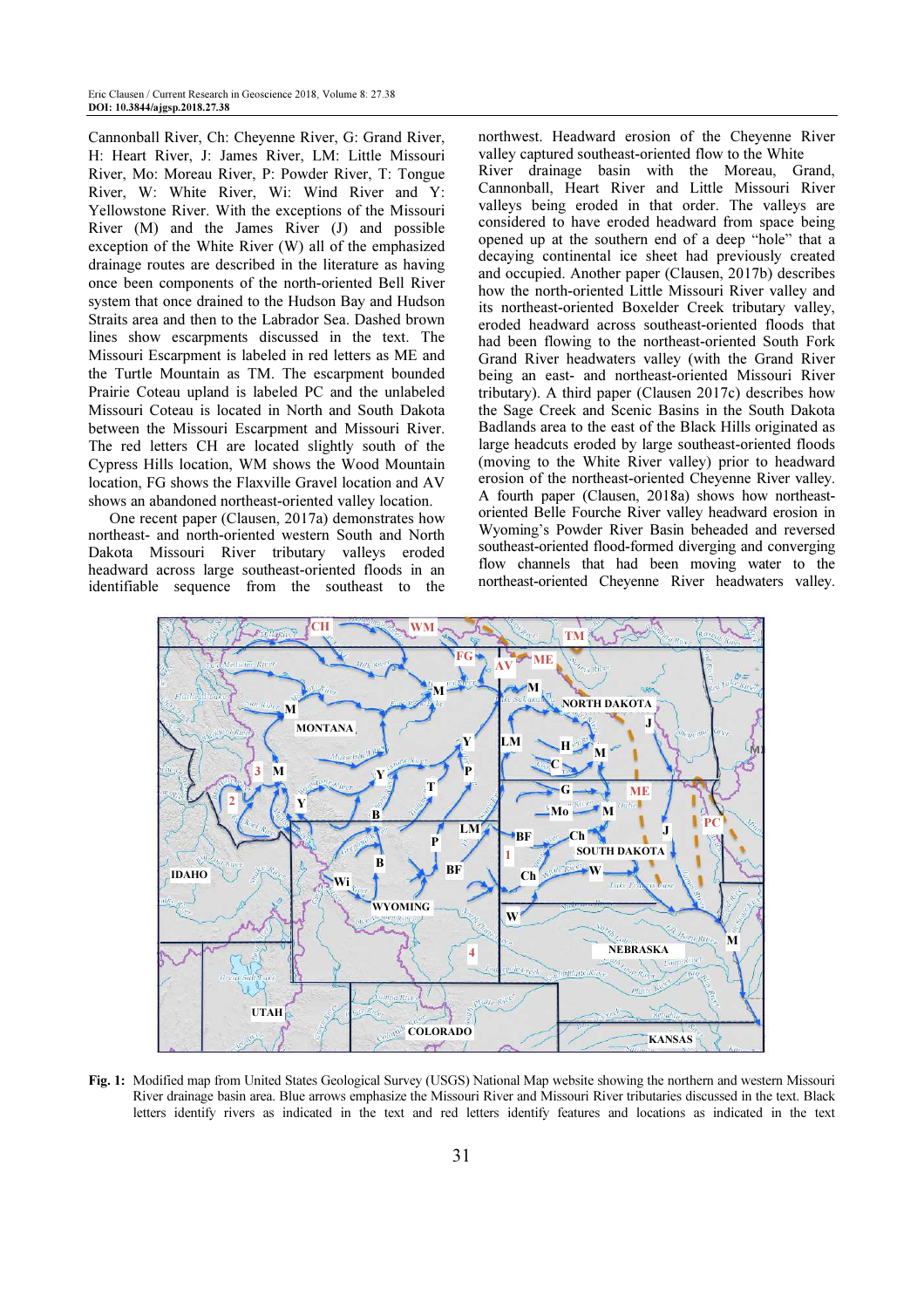More recently in a fifth paper (Clausen, 2018b) illustrates how massive southeast-oriented floods eroded at least 152 m of bedrock from the Powder River-Little Missouri River drainage divide area near Chalk Buttes in Carter County, Montana prior to headward erosion of the 244 m deep north-oriented Powder River valley, which occurred after headward erosion of the north-oriented Little Missouri River valley. A sixth recent paper (Clausen 2018c) describes how a melt-water river emerging from the mouth of a large south-oriented ice-walled and bedrock-floored canyon converged with immense southeast-oriented ice-marginal melt-water floods to erode unusual northeast Nebraska drainage routes.

Each of the above mentioned papers demonstrates how large southeast-oriented floods deeply eroded a specific northeast-oriented slope region and also explains the origin of most or all of that region's drainage divides, drainage divide crossing valleys, escarpments, abandoned headcuts, valley orientations, erosional remnants (e.g. buttes), and other erosional landforms. In most cases the erosional landform origin explanations only became possible by viewing the study region's landscape evolution from the context of deep north- or northeast-oriented valleys eroding headward across massive southeast-oriented floods. While geologists and geomorphologists have previously worked in the each of the described study regions their reports usually do not describe how any of the specific erosional landform originated, probably because accepted geology paradigm rules require the north- and northeast-oriented Missouri River tributary valleys to predate North American continental ice sheets. The above-mentioned papers present evidence demonstrating the north- and northeastoriented Missouri River tributary valleys eroded headward across immense southeast-oriented floods of probable continental ice sheet melt water. The papers also show that late during a continental ice sheet's melt history large southeast-oriented floods flowed across Oligocene and Miocene sediments, but do not rule out the possibility those sediments had been previously deposited during earlier stages of that ice sheet's history.

## Explaining Black Hills and Rocky Mountain Erosional Landform Origins

The Missouri River drainage basin includes high mountain areas some of which form the North American east-west Continental Divide. To date geomorphologists abiding by the accepted paradigm rules have not satisfactorily explained the east-west Continental Divide origin or origins for many Rocky Mountain passes, canyons, and other drainage features, probably because accepted geology paradigm rules only permit vague and incomplete explanations. Four additional recently published Missouri River drainage basin landform origins research project-related papers demonstrate how the new paradigm permits mountain pass, canyon, and Rocky Mountain drainage feature origins to be determined. One of the papers (Clausen, 2018d) demonstrates how streams of southeast-oriented floodwater flowing in diverging and converging channels once crossed what is today one of the Black Hills' highest drainage divides (near location 1 in Fig. 1). The paper interprets the drainage route orientations and drainage divide crossings (through valleys and wind gaps) in the context of tectonic uplift that occurred as immense southeast-oriented floods flowed across the entire region and eroded what was then an emerging Black Hills upland. Evidence presented in the paper also links the southeast-oriented floods that crossed the emerging Black Hills upland with southeast-oriented floods that deeply eroded landscapes found to the east of the Black Hills.

An additional paper (Clausen, 2017d) demonstrates how south-oriented floods of probable continental ice sheet melt water created southwest Montana segments of North America's east-west Continental Divide surrounding what is today the westernmost extent of the Missouri River drainage basin (consisting of the Big Hole and Beaverhead River drainage basins near location 2 in Fig. 1). The paper demonstrates how beginning with immense south-oriented floodwaters flowing from the present day northwest-oriented Clark Fork drainage basin (now draining to the Columbia River and Pacific Ocean) across what are today the high Anaconda Mountains, then across what are today the Big Hole and Beaverhead River drainage basins (now draining to the Missouri River and Gulf of Mexico), and finally across what is today the high Beaverhead Mountain Range the floodwaters reached what is today the Snake River drainage basin (flowing to the Columbia River and Pacific Ocean). The complex Big Hole and Beaverhead River drainage system evolved as these floodwaters eroded what are today high mountain passes notched into what must have been emerging Anaconda, Beaverhead, Pioneer and Centennial Mountain Ranges as deep floodwater erosion and crustal warping created what are today major drainage divides.

Further evidence for immense south-oriented floods of probable continental ice sheet melt water origin across what must have been emerging mountain ranges, including what are today other segments of North America's east-west Continental Divide, is described by still another paper (Clausen, 2017e). That paper explains the origin of mountain passes notched into drainage divides surrounding the Montana Boulder River drainage basin (in Jefferson County near location 3 in Fig. 1). Today the Boulder River begins as a north-oriented river, but makes a U-turn to flow in a south direction before joining the northeast- and east-oriented Jefferson River, which joins two north-oriented rivers at Three Forks, Montana to form the north-oriented Missouri River headwaters. Another of the Missouri River drainage basin landform origins research project-related papers published to date (Clausen, 2018e) demonstrates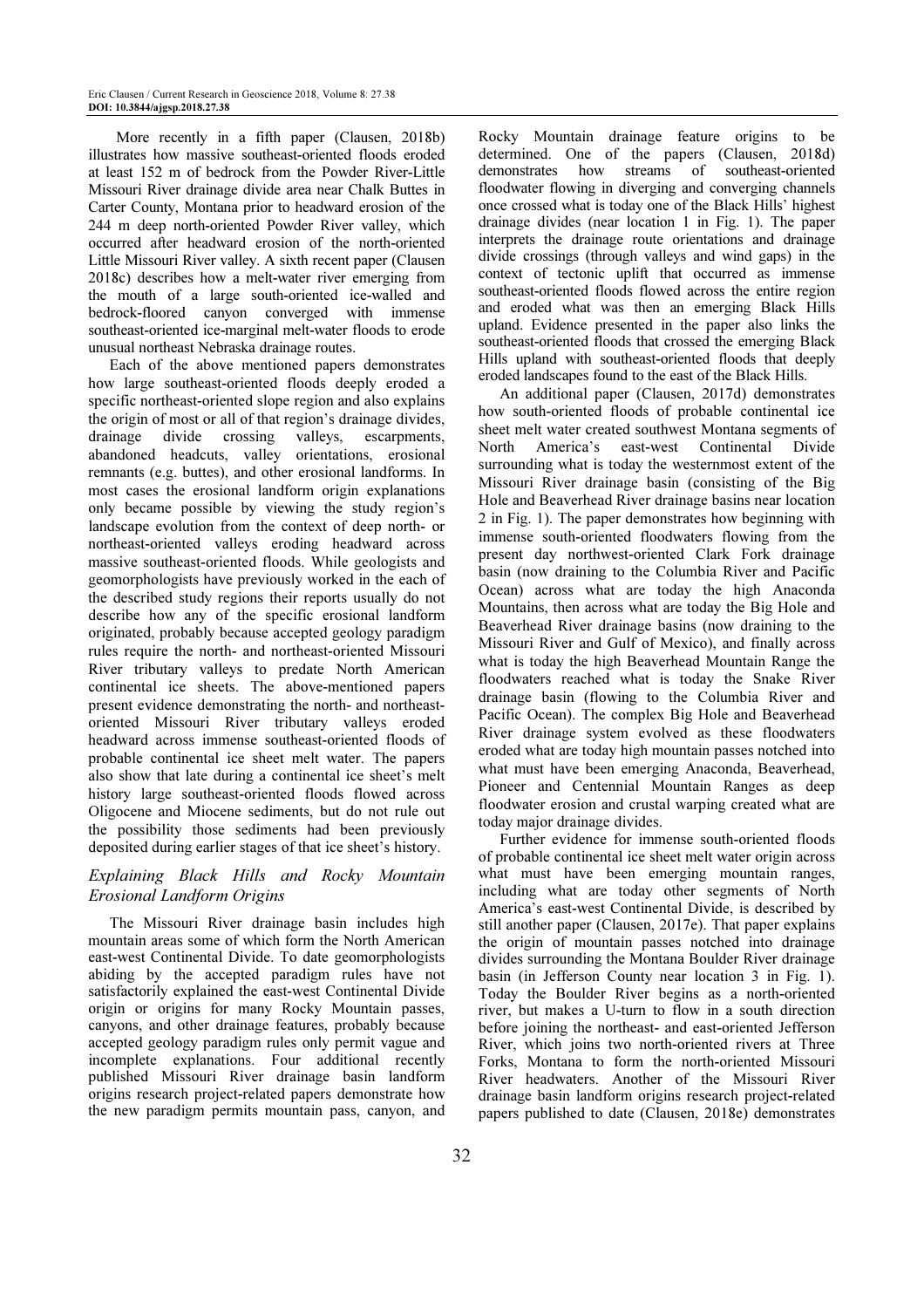how large floods of possible continental ice sheet meltwater origin flowed across what must have been another emerging mountain range and explain what had been a previously poorly explained bedrock-walled complex of diverging and converging canyons now crossing southeast Wyoming's Laramie Range to the west of the downstream Goshen Hole escarpment-surrounded basin (near location 4 in Fig. 1). Erosional landform origin explanations in each of the four above described mountain regions required mountain ranges to be emerging as large south- and southeast-oriented floods of probable continental ice sheet melt-water origin were flowing across them.

#### Explaining the Missouri River Location and Unexplained Escarpment Origin Problems

Few geomorphologists mention in their publications that if the northern Missouri River drainage basin's northeast-oriented slope existed when continental ice sheets reached their maximum extent the North Dakota and South Dakota Missouri River valley is in the wrong place. The Geologic Map of North Dakota (Clayton et al., 1980) and Flint's (1955) study of South Dakota Pleistocene history show the Missouri River valley marks the southern and western limit of abundant and continuous finer-grained glacially deposited sediments, but also show the presence of scattered glacially transported boulders (but without finer-grained glacially deposited sediments) extending as much as 60 km to the south and west of the Missouri River valley. The scattered glacially transported boulders strongly suggest a continental ice sheet once covered that 60 km or so of area to the south and west of the modern day Missouri River valley. If so, why is the Missouri River where it is and not 60 km or so to the south and west?

Approximately 50 to 100 km to the northeast and east of the North Dakota and South Dakota Missouri River is the northeast- and east-facing Missouri Escarpment (ME on Fig. 1). Between the Missouri Escarpment rim and the Missouri River is an area known as the Missouri Coteau that has been described as a hummocky collapsed or stagnation moraine (e.g., Clayton and Freers, 1967). The Missouri Escarpment and Missouri Coteau end in southern South Dakota where the Missouri River turns in a southeast direction, but continue in a northwest direction from northwest North Dakota across southern Saskatchewan and into Alberta. A similar west-facing escarpment forms the western boundary of the eastern South Dakota and southwestern Minnesota Prairie Coteau upland (PC on Fig. 1) and straddling the North Dakota-Manitoba border similar escarpments bound the smaller Turtle Mountain upland (TM on Fig. 1). These are a few of what appear to be a large network of similar escarpments that extend across much of southern Saskatchewan and southwest Manitoba. Most of these escarpments bound uplands, which are covered by stagnation moraines similar

to the Missouri Coteau, yet glacially deposited sediments are much thinner on the escarpment faces and on lowland floors between the escarpments.

Bluemle (1991) illustrates the problem geomorphologists have when trying to explain erosional landforms such as the Missouri Escarpment by saying, "Before they were glaciated, the Turtle Mountains and Prairie Coteau were erosional outliers—probably low mesas—of Cretaceous and Tertiary sandstone formations that stood above the surrounding plain. …No really satisfactory explanation has been proposed to explain the presence and prominence of the Missouri Escarpment." Bluemle goes on to say "The Missouri Escarpment is considered to mark the boundary between the Great Plains, on the west and the Central Lowland, on the east. It also separates an extensive area of hummocky collapsed moraine, the Missouri Coteau, from the smoother Glaciated Plains to the east. In places, the rise in elevation across the Missouri Escarpment is as much as 650 feet [198 m] in a distance of one or two miles [1.6 or 3.2 km], but a less pronounced rise of about 300 to 500 feet [91 to 152/m] in a distance of two to three miles [3.2 to 4.8 km] is more common." Bluemle, like many other geologists, considers the escarpments to be preglacial landscape features, but he does not explain how pre-glacial landscape features carved in easily eroded bedrock survived erosion from what the accepted geology paradigm describes as multiple continental ice sheets.

How does the new paradigm, which requires deep erosion by at least one continental ice sheet, explain the Missouri River location and the Missouri Escarpment, Prairie Coteau, and Turtle Mountain escarpments and the areas of hummocky collapsed moraines on the Missouri Coteau, Prairie Coteau, Turtle Mountains and other escarpment bounded uplands? These and similar landscape features can be used to construct a relatively simple continental ice sheet melt history. The history begins with development of a large Antarctic size continental ice sheet that created and then occupied a deep "hole." The deep "hole" was created by a combination of deep erosion of underlying bedrock and also by crustal warping that gradually raised the Rocky Mountains and Rocky Mountain outliers as continental ice sheet melt-water floods flowed across them. The CLIMAP project (1976) and Marshall et al. (2000) made reconstructions that suggest the continental ice sheet surface reached elevations exceeding 3000 m with ice thicknesses exceeding 4000 m. Such an ice sheet at its highest points would have stood as high as the highest Rocky Mountain ranges stand today. Paterson (1972) estimated such an ice sheet would have contained about  $26.5 \times 10^5$  km<sup>3</sup> of ice or the equivalent of a small ocean of water. Such figures probably describe this first large continental ice sheet.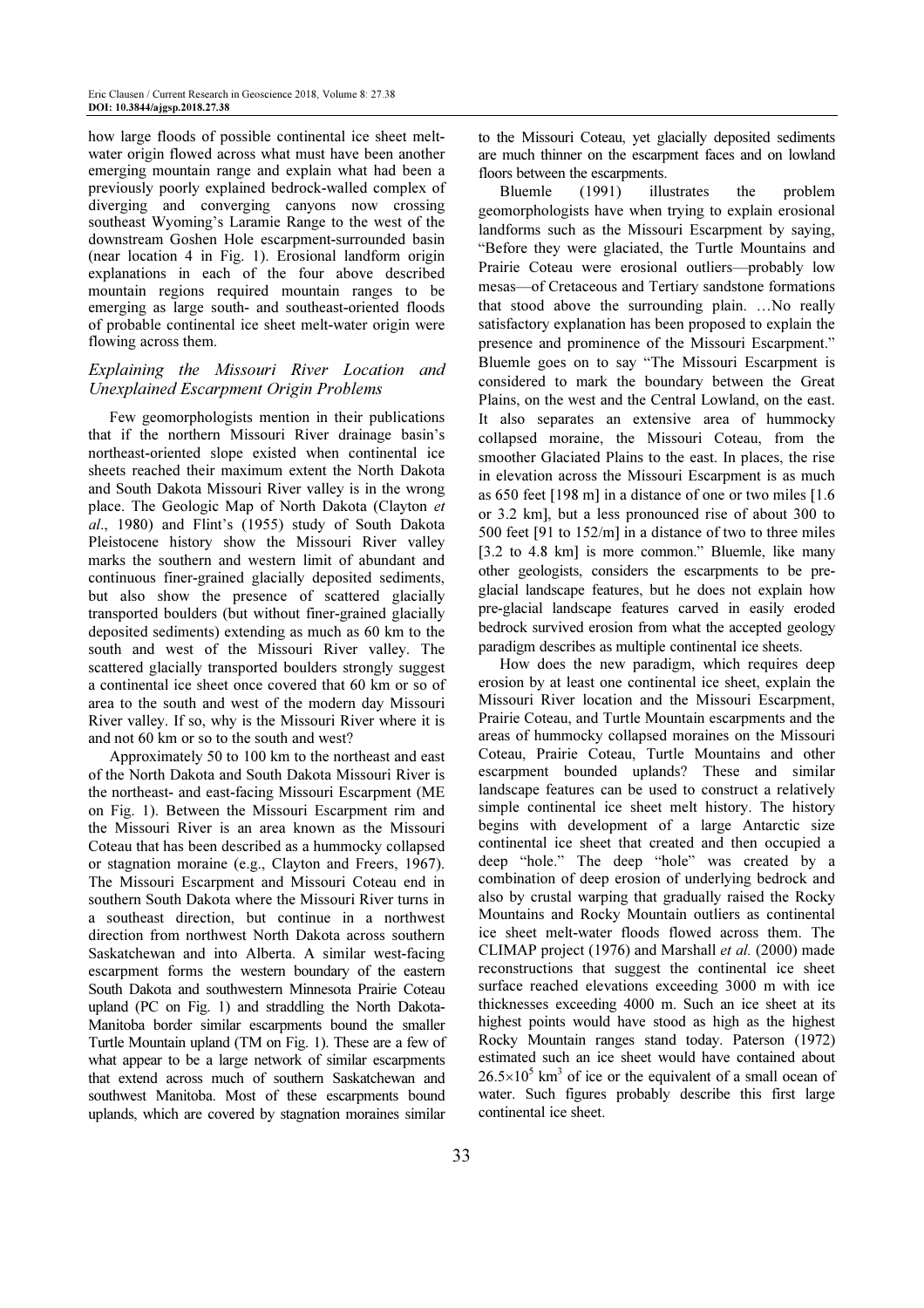Present day large-scale landscape features such as the areas of hummocky collapsed moraine and the various escarpments permit a reconstruction of how that first continental ice sheet decayed. As decay progressed large supra-glacial rivers of melt water flowed in south directions across the ice sheet surface and began to slice ice-walled and ice-floored canyons and later ice-walled and bedrock-floored canyons into the decaying ice sheet's surface. These ice-walled and bedrock-floored canyons gradually cut the first ice sheet up into many smaller and isolated or semi-isolated ice sheet masses. The escarpments and some modern day river valleys identify where the large ice-walled and bedrock-floored canyons were once located. One of those supra-glacial melt water rivers, named here as the Midcontinent River, flowed in North Dakota between the Missouri Escarpment and Turtle Mountains. In South Dakota the lowland now occupied by the south-oriented James River (J on Fig. 1) drainage basin and between the eastfacing Missouri Escarpment and west-facing Prairie Coteau escarpment was the south end of a large icewalled and bedrock-floored canyon in which the Midcontinent River flowed. That canyon detached the first ice sheet's southwest margin. Similar ice-walled and bedrock-floored canyons isolated other decaying ice sheet remnants such as those on the present day Prairie Coteau and Turtle Mountain uplands. The Midcontinent River emerged from the decaying ice sheet in southeast South Dakota near where the James River now joins the Missouri River. The Missouri River valley downstream from that point is much wider than to the north and west and that wider valley suggests the downstream Missouri River valley initially eroded headward toward the Midcontinent River's ice-walled and bedrock-floored canyon's mouth before headward erosion of the much narrower upstream Missouri River valley began.

Water emerging from other ice-walled and bedrockfloored canyons also eroded the large Mississippi River valley headward while water from southwest-oriented supra-glacial rivers first moved across the emerging Rocky Mountains, but as crustal warping gradually raised the mountain areas the melt-water floods were forced to flow in a southeast direction toward the actively eroding Missouri River valley. Because this first large ice sheet had created and occupied a deep "hole" the ice-walled and bedrock-floored canyon floors were lower in elevation than the massive southeast-oriented melt-water floods moving toward the actively eroding Missouri River and tributary valley system and in time water from the southeast-oriented floods spilled across the ice sheet's detached and decaying southwest margin to reach the deeper Midcontinent River canyon floor. These spillages enabled northeast- and north-oriented valleys to erode headward from the Midcontinent River canyon floor across the ice sheet's southwest margin and then across the southeast-oriented melt-water floods and to systematically divert the southeast-oriented floodwaters onto the decaying ice sheet floor.

At first the diverted floodwaters joined the southeastand south-oriented Midcontinent River and eventually reached the Gulf of Mexico. However, in time the icewalled and bedrock-floored canyon network opened up new routes so the diverted floodwaters could reach the present day Saint Lawrence River drainage basin and later could flow to the Hudson Bay and Hudson Straits areas and then to the Labrador Sea. These massive meltwater flood diversions eroded the valleys in what the accepted paradigm describes as the pre-glacial Bell River system. The large-scale diversion of melt-water floods from the south to the north also triggered a major climate change. Climates produced when immense southoriented melt-water floods entered the Gulf of Mexico accelerated the first ice sheet's rapid melting, but climates produced when those floodwaters entered the Labrador Sea not only ended the first ice sheet's rapid melting, but also froze the north-oriented melt-water floods and other drainage so the incoming north-oriented water filled the former ice-walled and bedrock-floored canyons and kept freezing so as to create a second ice sheet.

The second ice sheet consisted of newly frozen water surrounding what had been detached first ice sheet remnants. Present day areas of hummocky collapsed moraine such as the Missouri Coteau and the Prairie Coteau and Turtle Mountain uplands are where the first ice sheet remnants were located and lowlands between the present day escarpments are where the frozen incoming north-oriented water was located. Ponded incoming water froze from the top down, which meant liquid water and/or water-saturated bedrock was still present under some of the frozen ponded water. This basal liquid water and water-saturated bedrock played a significant role in developing ice-thrust topographic features described by Bluemle and Clayton (1984). The present day Missouri Coteau represents what was left of the first ice sheet's southwest margin at the time first ice sheet melting ceased. As a result when freezing of northoriented water blocked the newly created north-oriented drainage system new drainage moving down the newly created northeast-oriented slope was forced to flow along what is now the Missouri Coteau's southwest margin as the water spilled from one previously eroded valley segment to another so as to erode the ice-marginal Missouri River valley right where it is today.

Compared with the first continental ice sheet the second ice sheet was much thinner and did not deeply erode the underlying bedrock. For much of the second ice sheet's history first ice sheet remnants embedded in the more mobile wet-based frozen ponded water probably remained as debris-covered stagnant ice masses. Rapid isostatic uplift in response to the first ice sheet's melting caused movements in more mobile wetbased frozen ponded water areas of the second ice sheet that raised attached frozen bedrock masses and otherwise shaped or reshaped underlying bedrock and first ice sheet transported materials. The climate change that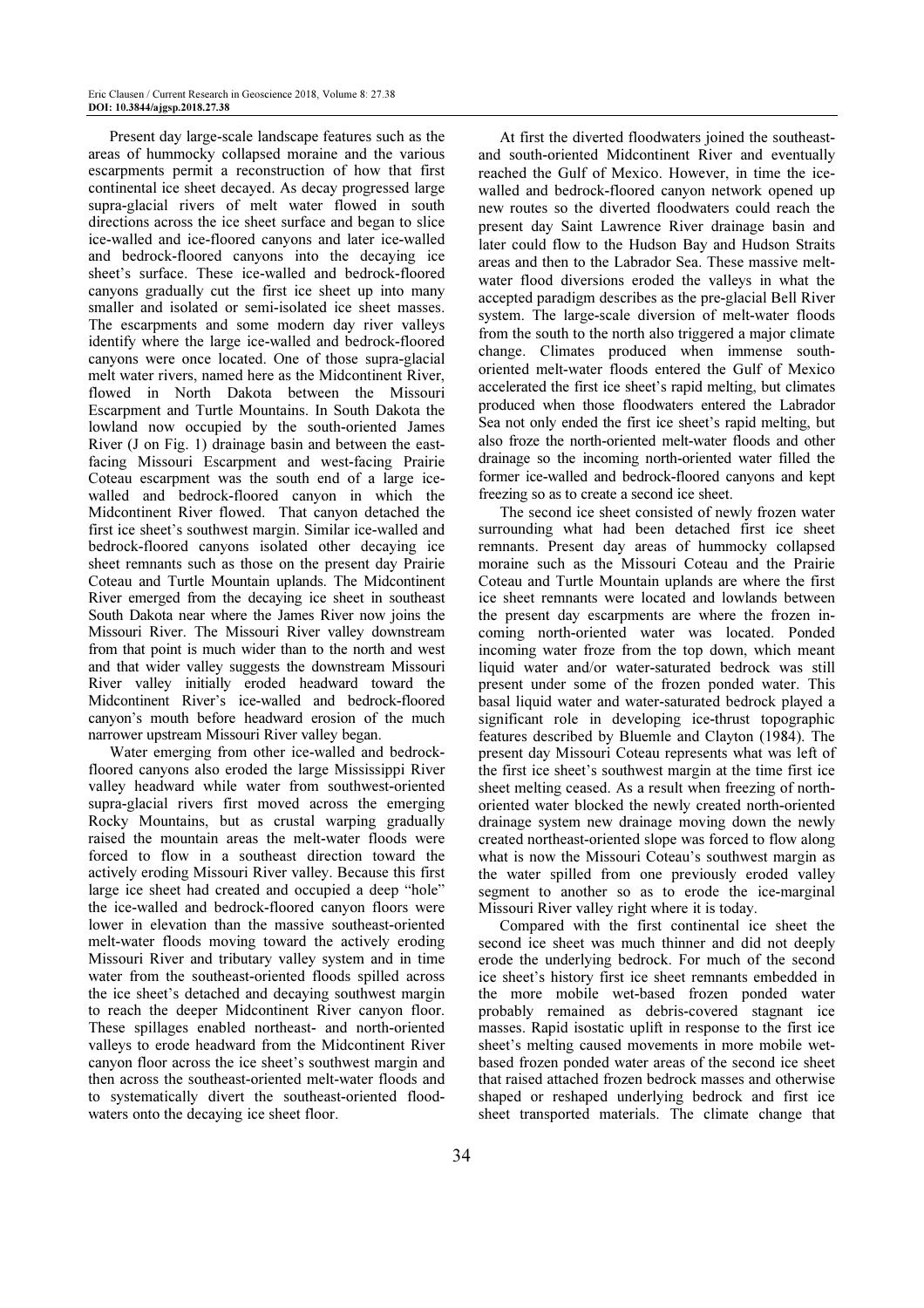produced the second ice sheet was also responsible for alpine glaciers in higher Rocky Mountain regions, which first ice sheet related crustal warping had elevated. It is possible second ice sheet melting produced oscillating climates with warmer climates developing when melt water flowed in south directions and colder climates returning as ice sheet melting opened up melt water flow routes to the north. If so the north-oriented melt-water and other drainage could have again frozen to produce another thin ice sheet and the process could have been repeated multiple times. Eventually only the debris covered (and insulated) first ice sheet remnants remained and those debria covered (and insulated) first ice sheet remnants melted slowly to produce what are today areas of hummocky collapsed moraine.

### Some Further Clues as to How the Continental Ice Sheet Melted

Several alluvium covered continental ice sheet margin erosional remnants may provide additional clues as to how the first ice sheet melted. Because the decaying ice sheet was located in a deep "hole" areas to the south and west of the ice sheet margin were at a significantly higher elevation than the deep "hole" floor and present day ice-marginal erosional remnants may document how the ice sheet melted. The Cypress Hills (slightly north of CH on Fig. 1) along the Alberta-Saskatchewan border and along the Gulf of Mexico-Hudson Bay (Missouri River-Saskatchewan River) drainage divide represent one such group of erosional remnants. The Cypress Hills are buttes or flat topped uplands now standing up to 1466 m above sea level, or about 300-500 m above the surrounding plains and are capped by thick coarse-grained alluvial deposits containing Oligocene and other mid and late Tertiary fossils. Evidence of Late Wisconsin glaciation is found along the Cypress Hills flanks, but not on the Cypress Hills upper surface (Kulig, 1996). Further to the east in southern Saskatchewan another such ice-marginal erosional remnant is Wood Mountain (WM on Fig. 1) rising to slightly more than 1000 m, or 200-400 m above the surrounding plains. Alluvial deposits containing Miocene and other age fossils cap the Wood Mountain upland surface (Leckie et al., 2004). To the southeast in northeast Montana the Flaxville gravels (FG on Fig. 1) contain late Miocene or early Pliocene fossils (Brown, 1952) and cover a high level surface that has an elevation of about 850 m and which is approximately 100 m above the surrounding plains. Further to the east is a large abandoned valley (AV on Fig. 1) that crosses the Missouri Coteau and Escarpment (sometimes referred to the pre-glacial Missouri River valley).

There is no question, no matter which paradigm is used, that these erosional remnants and the abandoned valley document different stages in the regional erosion history. From the accepted paradigm perspective the

Cypress Hills upper surface can be interpreted to be the prevailing Oligocene surface. Such an interpretation sees the Wood Mountain alluvium deposited on the prevailing Miocene surface and the Flaxville gravels deposited on the prevailing Pliocene surface with the abandoned valley being eroded prior to Pleistocene glaciation. However, no good explanation exists as to why thick deposits of coarse-grained alluvium accumulated at the Cypress Hills, Wood Mountain, and Flaxville gravel locations.

From the new paradigm perspective those three erosional remnants and the abandoned valley can be viewed as recoding stages in the first continental ice sheet's melt history. The previously mentioned Missouri Escarpment is located 75 to 150 km to the north and east of the three erosional remnants and the abandoned valley cuts across the Missouri Escarpment face. The Missouri Escarpment as previously mentioned is what remains of a large southeast-oriented ice-walled and bedrockfloored canyon's (sliced by the Midcontinent River) southwest and west wall, although before developing its bedrock floor that canyon had an ice floor. At some point as the ice sheet melted the canyon's ice floor elevation became low enough so melt-water floods flowing on higher elevation ice-marginal areas to the south and west of the decaying ice sheet could flow back onto the ice sheet surface and into the deeper Midcontinent River canyon. The thick alluvium deposits were produced by seasonal blockages at points where the diverted melt-water floods flowed back onto the ice sheet surface. The three erosional remnants and the abandoned valley may simply record how the route of one northeast-oriented Midcontinent River tributary migrated in a downstream direction as the first ice sheet melted and the massive melt-water floods lowered the adjacent ice-marginal surface.

#### Discussion

Paradigms according to Thomas Kuhn (1962) are fundamentally different frameworks of ideas and rules governing a discipline's research efforts and one paradigm cannot be judged from another paradigm's perspective. Instead paradigms must be evaluated on their ability to explain evidence and to lead researchers to new research opportunities. The accepted geology paradigm has been extremely productive in explaining at least some evidence and in leading researchers to at least some new research opportunities. Yet as described here and in the ten cited Missouri River drainage basin landform origins research project-related papers the accepted geology paradigm does not permit satisfactory explanations for many erosional landform origins. As a result the recent geomorphology literature seldom addresses specific erosional landform origins, such as origins of specific drainage divides, divide crossing valleys, mountain passes, stream captures, barbed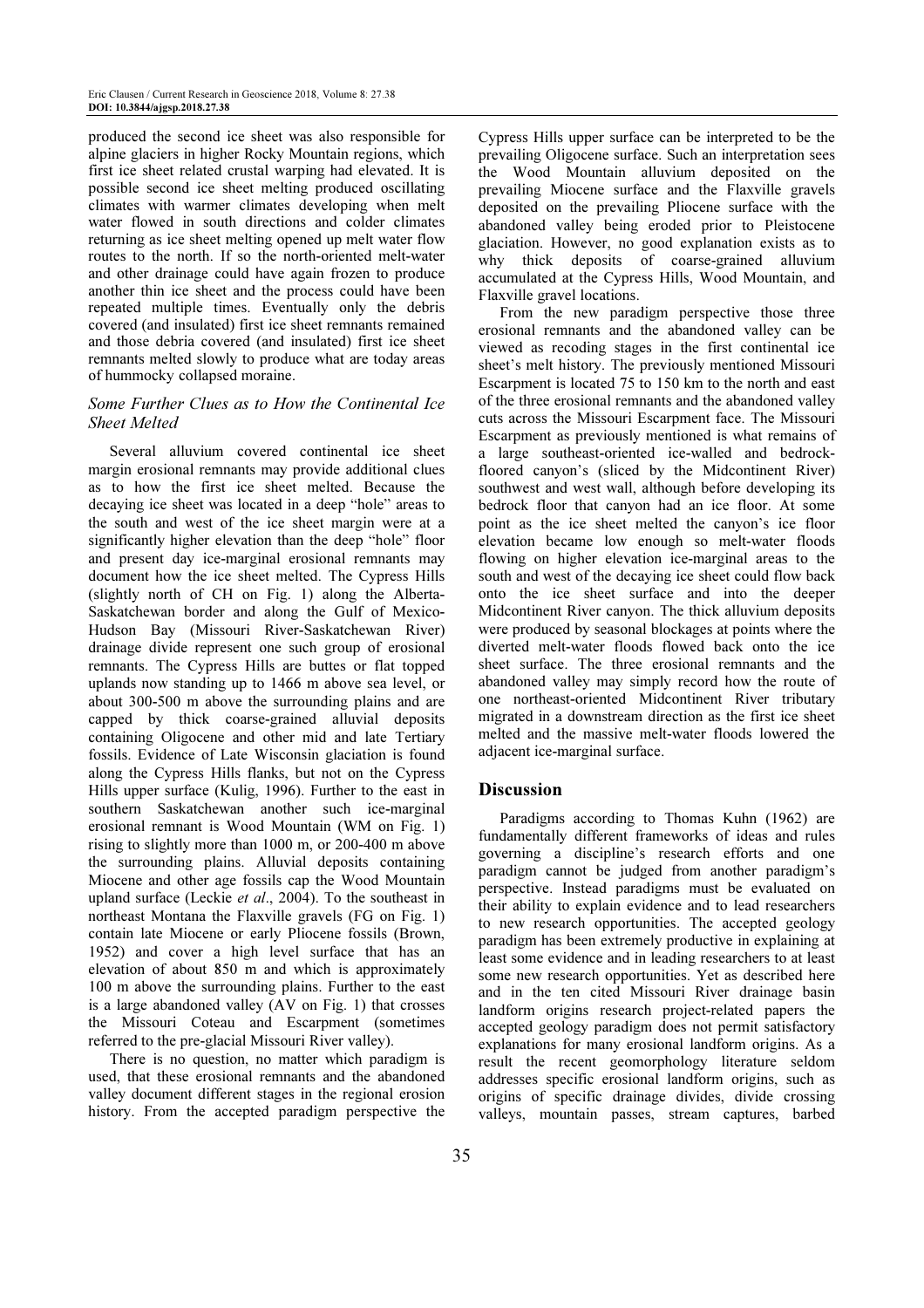tributaries, valley orientations, and drainage basins. These and other ignored erosional landforms exist and must be considered if complete and correct regional geologic histories are to be written. As explained in this paper the new paradigm investigated here requires at least one North American continental ice sheet to have created and occupied a deep "hole" by a combination of deep ice sheet related erosion and as ice sheet related crustal warping raised mountain ranges and plateaus. Further the new paradigm requires immense melt-water floods to have flowed from that continental ice sheet and deep erosion of regions those floodwaters crossed.

One unexpected new paradigm implication that may be difficult for many in the geology research community to accept is the possibility the two somewhat linked continental ice sheets described here may explain all northern Missouri River drainage basin erosional landform origins and may also explain many if not all of the previously mapped northern Missouri River drainage basin Oligocene, Miocene, Pliocene and Pleistocene sediments. Warm climates caused the first ice sheet to melt so the existence of warm climate animals and vegetation near the melting ice sheet margin does not contradict such a possibility. But more troublesome is what happens to the approximately 30 million years the accepted geology paradigm sees as existing between the Oligocene and the Pleistocene? Interpretations made in this paper and in the ten cited new paradigm demonstration papers are based on relative ages and no effort has been made to link those interpretations with absolute ages. But does it take 30 million years to create and then to melt a continental ice sheet and did the second much thinner ice sheet last for another 2 or 3 million years? Or have geologists using the accepted geology paradigm constructed a geologic time scale with too much middle and late Cenozoic absolute time? Failure to recognize deep erosion by at least one continental ice sheet and to explain Missouri River drainage basin erosional landform origins may have been a serious mistake that may force the geologic research community to significantly rewrite important components of what are today commonly accepted middle and late Cenozoic geologic and glacial histories.

## Conclusion

Several observations should stand out to readers of this paper. First is the new paradigm, at least in the regions where it has been demonstrated to date, has the ability to explain previously unexplained erosional landform origins. Headward erosion of deep valleys across immense melt-water floods provide much better erosional landform origin explanations than trying to explain erosional landform origins using such factors as long periods of time, climatic change and "normal" erosion. However, when interpreted from the new paradigm perspective northern Missouri River drainage basin erosional landforms provide a fundamentally

different glacial history interpretation than that constructed from the accepted geology paradigm perspective. Perhaps most significant at least from the evidence presented here is only two somewhat linked continental ice sheets explain most if not all northern Missouri River drainage basin erosional landform origins, yet glacial histories as determined from the accepted paradigm perspective describe multiple glacial and interglacial episodes. Further the geologic history constructed when erosional landform origins are interpreted from the new paradigm perspective almost certainly will require a fundamentally different interpretation of at least some Oligocene, Miocene and Pliocene sediments (and fossils) than the current geologic literature provides. In other words deep erosion by continental ice sheets does explain northern Missouri River drainage basin erosional landforms, but it also results if a fundamentally different interpretation of middle and late Cenozoic geologic and glacial history than the geologic research community has developed to date.

#### Acknowledgement

Early work that led to the Missouri River drainage basin landform origins research project and to this paper was done while employed as a faculty member at Minot State University (North Dakota) where other faculty members and library staff members assisted in developing and providing access to needed topographic map collections.

#### **Ethics**

This article is original and contains previously unpublished materials. The author confirms there are no ethical issues involved.

#### References

- Bell, M. and E. Laine, 1985, Erosion of the Laurentide region of North America by glacial and glaciofluvialprocesses. Quaternary Res. 23: 154-174.
- Bluemle, J.P. and L. Clayton, 1984. Large-scale glacial thrusting and related processes in North Dakota. Boreas, 13: 279-299.
- Bluemle, J.P., 1977. Geological highway map of North Dakota: North Dakota geological survey educational series 11. Miscellaneous Map 19.
- Bluemle, J.P., 1991. The face of North Dakota. 1st Edn., North Dakota Geological Survey, Educational Series 21, pp: 178.
- Boulton, G.S., 1987. Progress in glacial geology during the last fifty years. J. Glaciology.
- Brown, R.W., 1952. Tertiary strata in eastern Montana and western North Dakota and South Dakota, Proceedings of the 3rd Annual Field Conference Billings Geological Society Guidebook, (BGSG'52), pp: 89-92.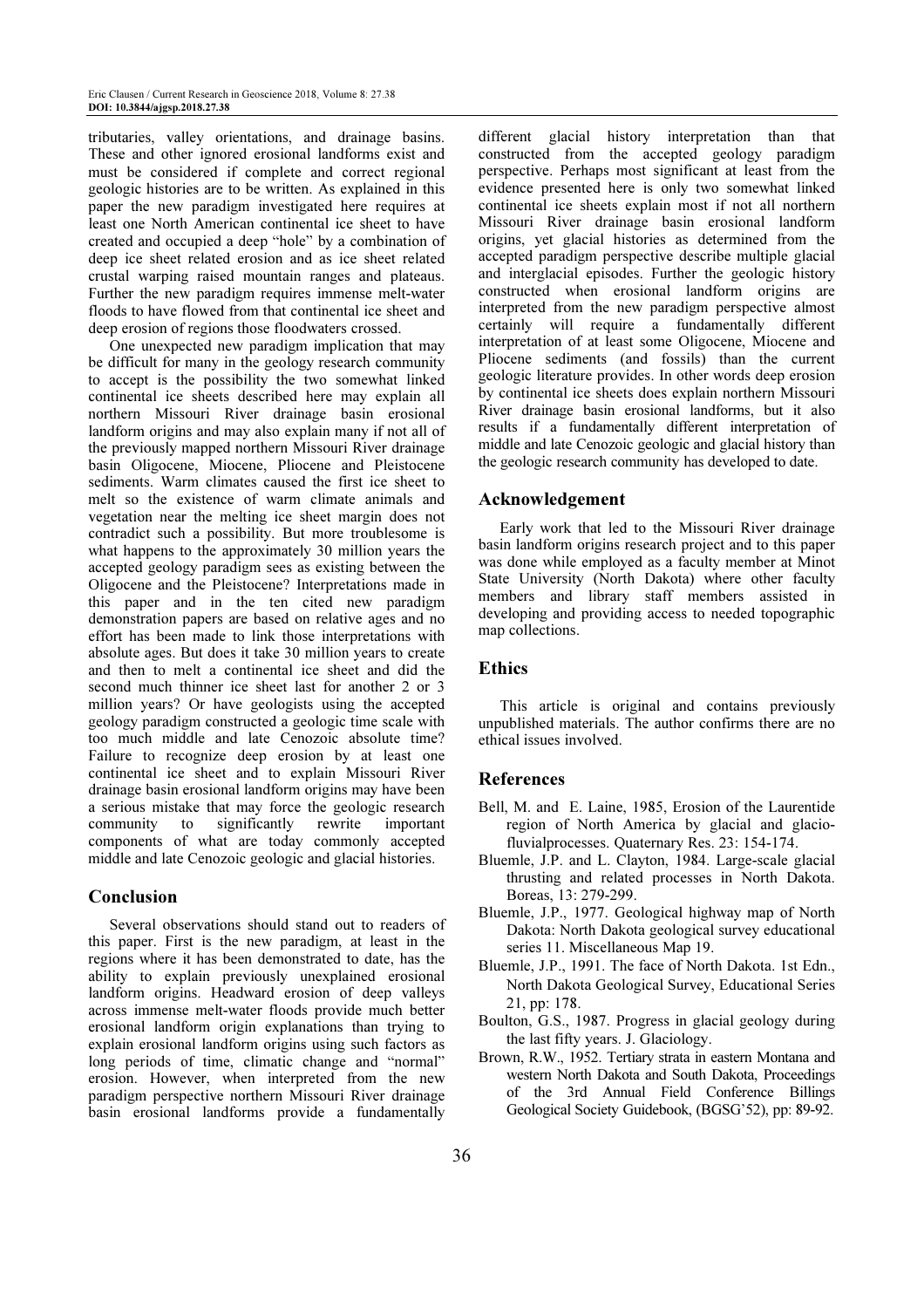- Clark, P.U. and D. Pollard, 1998. Origin of the middle Pleistocene transition by ice sheet erosion of regolith. Paleoceanography, 13: 1-9.
- Clausen, E., 1989. Presence of rounded boulders and large cobbles at base of White River Group (Oligocene) strata in southwest North Dakota and northwest South Dakota. Contributions Geology, 27: 1-6.
- Clausen, E., 2017a. Using map interpretation techniques for relative dating to determine a western North Dakota and South Dakota drainage basin formation sequence, Missouri River drainage basin, USA. J. Geography Geology, 9: 1-18.
- Clausen, E., 2017b. Origin of Little Missouri River South Fork Grand River and nearby Drainage Divides in Harding County, South Dakota and Adjacent Eastern Montana, USA. Open J. Geology, 7: 1063-1077.
- Clausen, E., 2017c. Solving a perplexing Scenic and Sage Creek drainage history problem, Pennington, County, South Dakota, USA. J. Geography Geology, 9: 1-10.
- Clausen, E., 2017d. Origin of mountain passes across Continental Divide segments surrounding the southwest Montana Big Hole and Beaverhead River drainage basins, USA. Open J. Geology, 7: 1362-1385.
- Clausen, E., 2017e. Analysis of mountain passes along the east-west Continental Divide and other drainage divides surrounding the Boulder River drainage basin, Jefferson County, Montana, USA. Open J. Geology, 7: 1603-1624.
- Clausen, E., 2018a. Belle Fourche River-Cheyenne River drainage Divide area in the Wyoming Powder River Basin analyzed by topographic map interpretation methods, USA. J. Geography Geology, 10: 1-16.
- Clausen, E., 2018b. Probable deep erosion by continental ice sheet melt water floods: Chalk Buttes area of Carter County, Montana, USA. Int. J. Geography Geology, Conscientia Beam, 7:14-26..
- Clausen, E., 2018c. Interpreting topographic map evidence related to northeast Nebraska barbed tributaries and drainage routes, USA. J. Geography Geology, 10: 66-79.
- Clausen, E., 2018d. Topographic map analysis of high elevation Black Hills through valleys linking Spearfish and Rapid Creek headwaters valleys, Lawrence County, South Dakota, USA. Geography Geology, 10: 8-21.
- Clausen, E., 2018e. Topographic map analysis of Laramie Range bedrock-walled canyon complex and the Goshen Hole escarpment-surrounded basin, Albany and Platte Counties, southeast Wyoming, USA. Open J. Geology, 8: 33-55.
- Clayton, L. and T.F. Freers, 1967. Glacial Geology of the Missouri Coteau: North Dakota Geological Survey. Miscellaneous Series.
- Clayton, L. J.P. Bluemle and C.G. Carlson, 1980. Geologic map of North Dakota: North Dakota Geological Survey.
- CLIMAP Project Members, 1976. The surface of the Ice-Age Earth. Science, 191: 1131-1137.
- Cummings, D.I., A.J.R. Hazen and D.R. Sharp, 2012, Buried-valley aquifers in the Canadian prairies: Geology, hydrogeology and origin. Canadian J. Earth Sci., 49: 987-1004.
- Denson, N.M. and J.R. Gill, 1965. Uranium-bearing lignite and carbonaceous shale in the southwestern part of the Williston Basin-a regional study. United States Geological Survey Professional Paper.
- Duk-Rodkin, A. and O.L. Hughes, 1994. Tertiary-Quaternary drainage of the pre-glacial MacKenzie River basin. Quaternary Int., 22–23: 221–241.
- Flint, R.F., 1955. Pleistocene geology of eastern South Dakota. United States Geological Professional Paper.
- Flint, R.F., 1971. Glacial and Quaternary Geology. 1st Edn., John Wiley & Sons, Inc., New York, pp: 892.
- Fredin, O., G. Viola, H. Zwingmann and R. Sarlie, 2017. The inheritance of a Mesozoic landscape in western Scandinavia. Nature Communications, 8: 14879.
- Kuhn, T.S., 1962. The Structure of Scientific Revolutions, 2nd Edn., The University of Chicago Press, pp: 210.
- Kulig, J.J., 1996. The glaciation of the Cypress Hills of Alberta and Saskatchewan and its regional implications. Quaternary Int., 32: 53-77.
- Laine, E.P., 1980. New evidence from beneath the western North Atlantic for the depth of glacial erosion in Greenland and North America. Quaternary Res., 14: 188-98.
- Leckie, D.A., J.M. Bednarski and H.R. Young, 2004. Depositional and tectonic setting of the Miocene Wood Mountain Formation, southern Saskatchewan. Canadian J. Earth Sci., 41: 1319-1328.
- Licciardi, J.M., P.U. Clark, J.W. Jenson and D.R. Macayeal, 1998. Deglaciation of a soft-bedded Laurentide Ice Sheet. Quaternary Sci. Rev., 17: 427-448.
- Marshall, S.J., L. Tarasov, K.C. Clarke and W.R. Peltier, 2000. Glaciological reconstruction of the Laurentide Ice Sheet: Physical processes and modeling challenges. Canadian J. Earth Sci., 37: 769-793.
- McMillan, J.N., 1973. Shelves of the Labrador Sea and Baffin Bay, Canada. Canadian Society Petroleum Geologists Memoir, 1: 473-515.
- Paterson, W.S.B., 1972. Laurentide ice sheet: Estimated volumes during Late Wisconsin: Reviews Geophysics, 10: 885-917.